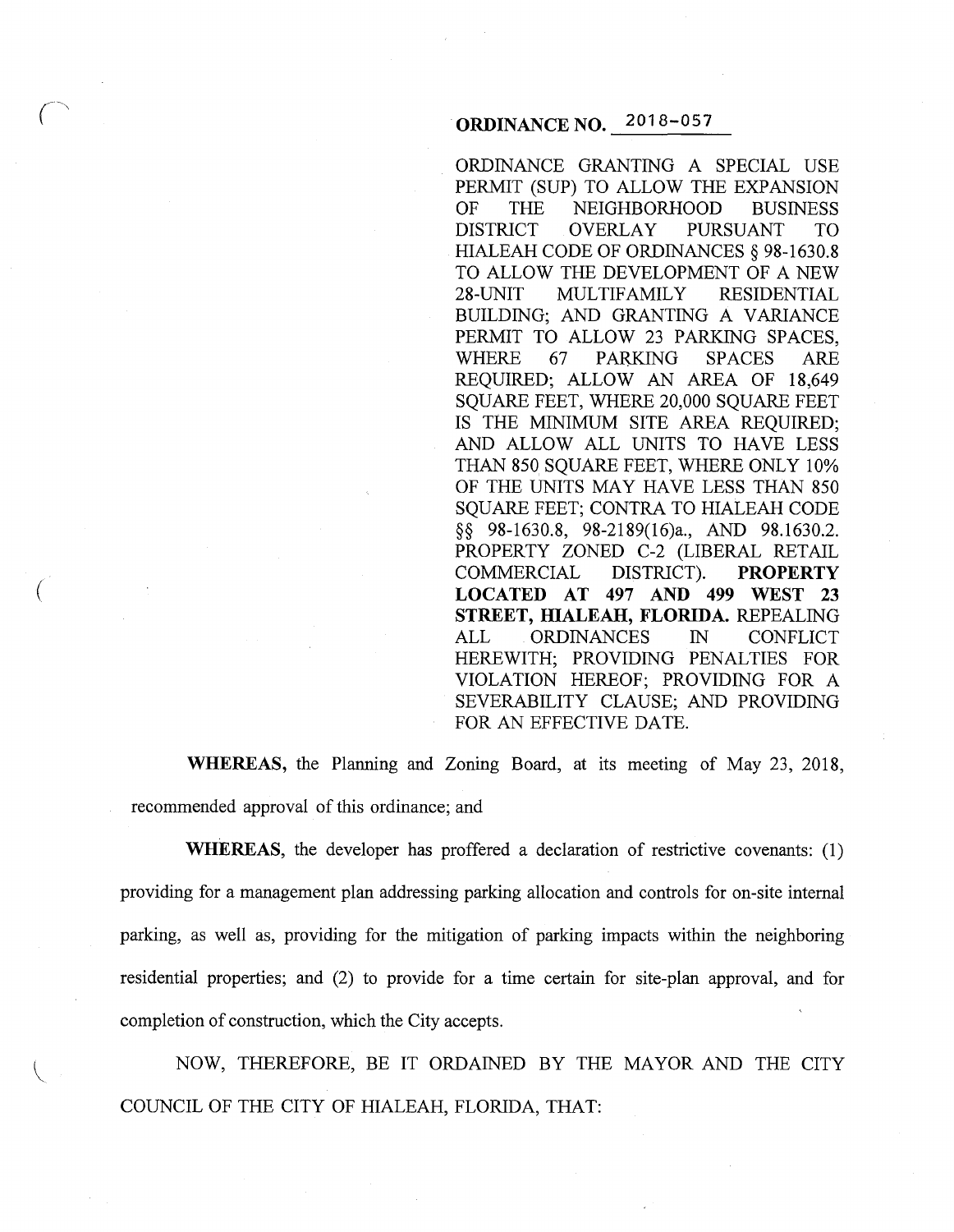# Ordinance No. 2018-057 Page  $2$

**Section 1:**  The below-described property is hereby granted a special use permit (SUP) pursuant to Hialeah code of ordinances § 98-1630.8 to allow the expansion of the Neighborhood Business Overlay District.

**Section 2:** The below-described property is hereby granted a variance permit to allow 23 parking spaces, where 67 parking spaces are required, contra to Hialeah Code of ordinances § 98-2189(16)a. that provides: "NBD neighborhood business district. a. Residential uses. Parking for residential uses shall be two parking spaces for one or two bedrooms and onehalf parking spaces for each additional bedroom. An additional one-quarter parking space for each dwelling unit shall be provided for guest parking. The guest parking requirement may be satisfied, in whole or in part, by the operation of valet parking services for residential guests, approved by the city."; to allow expansion of the NBD Overlay District on a site with an area of 18,649 square feet, where 20, 000 square feet is the minimum site area allowed, contra to Hialeah Code of Ordinances § 98-1630.8 that provides in relevant part: "Limited expansion of NBD overlay district regulations subject to special use permit. .. a minimum site area of 20,000 square feet.."; and to allow all units to have less than 850 square feet, where only 10% of the units may have less than 850 square feet, Contra to Hialeah Code of Ordinances § 98.1630.2 that provides in relevant part: "Building uses. Residential uses shall be allowed above the ground level only. Each residential unit shall have minimum of 850 square feet, except that ten percent of residential units may have a minimum of 600 feet for studios or one bedroom units." Property is located at 497 and 499 West 23 Street, Hialeah, Florida, zoned M-1 (Industrial District), and legally described as follows:

(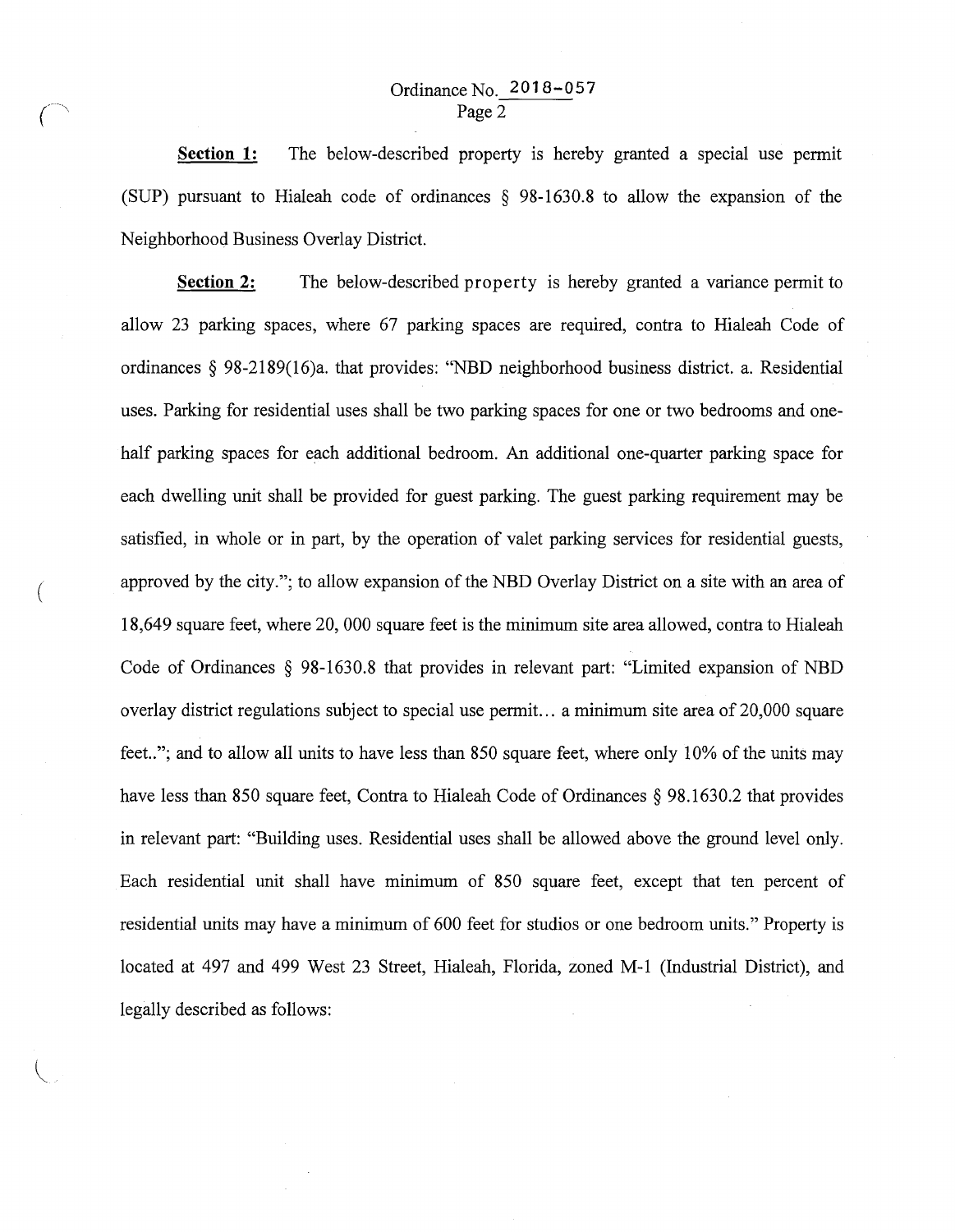Lots 11 and 12, Block 21, of PLAT OF SEMINOLA CITY SECTION NO. 2, according to the Plat thereof, as recorded in Plat Book 9, at Page 154, of the Public Records of Miami-Dade County, Florida.

AND

Lots 13 and 14, Block 21, of PLAT OF SEMINOLA CITY SECTION NO. 2, according to the Plat thereof, as recorded in Plat Book 9, at Page 154, of the Public Records of Miami-Dade County, Florida.

### **Section 3: Repeal of Ordinances in Conflict.**

All ordinances or parts of ordinances in conflict herewith are hereby repealed to the extent of such conflict.

### **Section 4: Penalties.**

(

Every person violating any provision of the Code or any ordinance, rule or regulation adopted or issued in pursuance thereof shall be assessed a civil penalty not to exceed \$500.00 within the discretion of the court or administrative tribunal having jurisdiction. Each act of violation and each day upon which any such violation shall occur shall constitute a separate offense. In addition to the penalty prescribed above, the city may pursue other remedies such as abatement of nuisance, injunctive relief, administrative adjudication and revocation of licenses or permits.

### **Section 5: Severability Clause.**

If any phrase, clause, sentence, paragraph or section of this ordinance shall be declared invalid or unconstitutional by the judgment or decree of a court of competent jurisdiction, such invalidity or unconstitutionality shall not affect any of the remaining phrases, clauses, sentences, paragraphs or sections of this ordinance.